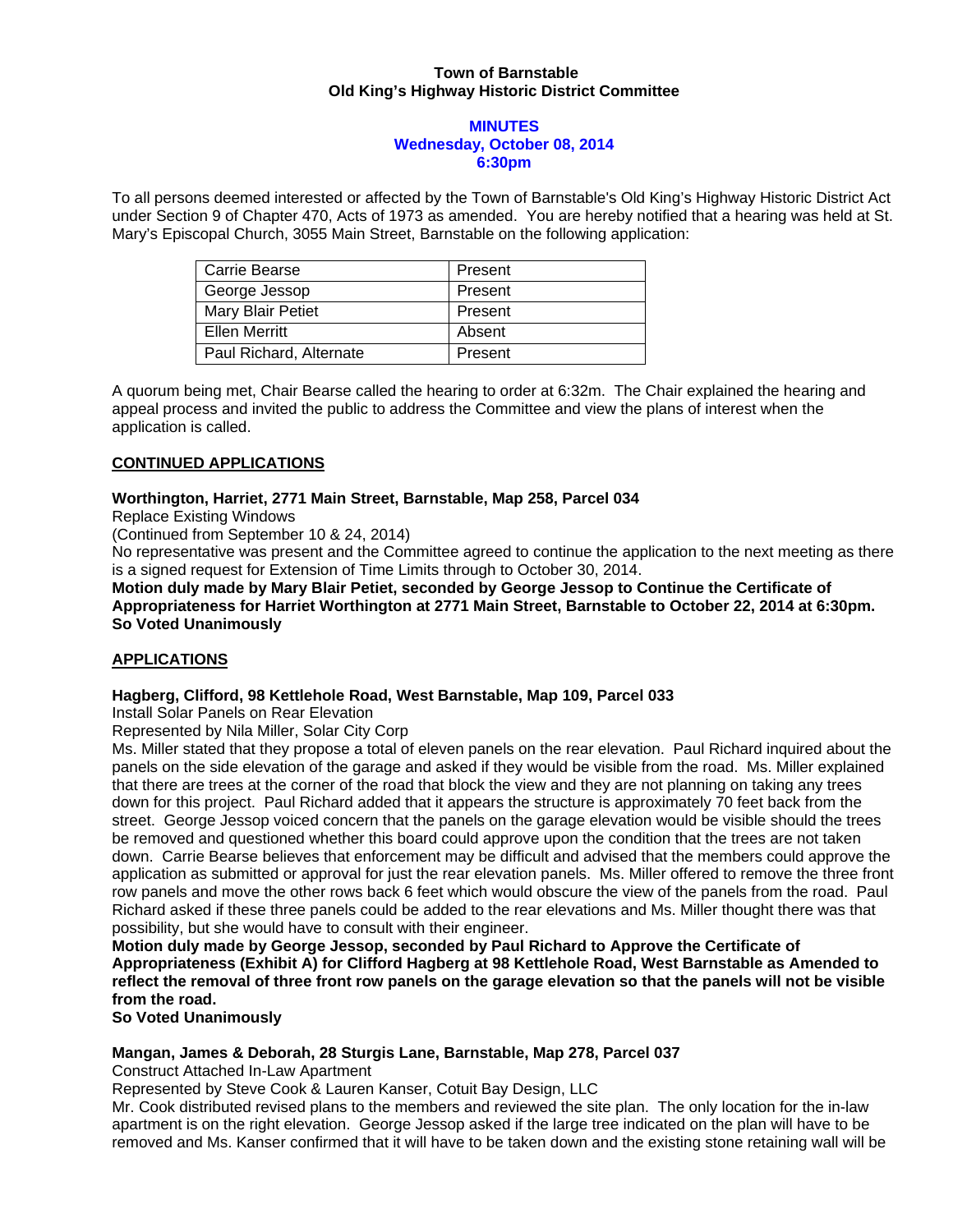moved out a bit. Carrie Bearse confirmed that all materials on the attached apartment will match those on the house. Steve Cook stated that there will be Andersen windows and doors and that the windows will have grills between the glass. The only difference in the windows is that the existing house windows do not have any trim around them and the new addition will, however, on the side right elevation of the house which is visible, they will add trim to match the addition.

### **Motion duly made by Paul Richard, seconded by Mary Blair Petiet to Approve the Certificate of Appropriateness (Exhibit B) for James & Deborah Mangan at 28 Sturgis Lane, Barnstable as Submitted. So Voted Unanimously**

## **Kervin, Richard & Linda, 27 Old Toll Road, West Barnstable, Map 109, Parcel 070**

Alteration of Windows

Represented by Richard Kervin

Carrie Bearse confirmed that the homeowner is requesting removable interior grills. Mr. Kervin confirmed and added that the house is located at the end of a cul de sac and in a very remote area. The trim will also be replaced with azek, painted the same existing color (sandstone). Due to the remote area, the members agreed that the removable grills would not be inappropriate.

**Motion duly made by George Jessop, seconded by Mary Blair Petiet to Approve the Certificate of Appropriateness (Exhibit C) for Richard & Linda Kervin at 27 Old Toll Road, West Barnstable as Submitted due to remote location of dwelling.** 

**So Voted Unanimously** 

### **Francis, Cheryl, 51 Doral Road, Barnstable, Map 349, Parcel 034**

Install New Window

Homeowner requested that the Committee review the application without representation.

Members agreed that the addition of a second window on the side elevation is appropriate and balances the existing window.

**Motion duly made by George Jessop, seconded by Mary Blair Petiet to Approve the Certificate of Appropriateness (Exhibit D) for Cheryl Francis at 51 Doral Road, Barnstable as Submitted. So Voted Unanimously** 

### **MINOR MODIFICATIONS**

**Ryan, Raymond & Patricia, 2070 Main Street, Barnstable, Map 217, Parcel 025** 

Modifications to Front Entry and Window Configuration on Right Elevation

**Motion duly made by Mary Blair Petiet, seconded by Paul Richard to Approve the Minor Modification (Exhibit E) for Raymond & Patricia Ryan at 2070 Main Street, Barnstable as Submitted. So Voted Unanimously** 

**Beckwith, Robert, 76 Bayberry Lane, Barnstable, Map 335, Parcel 061** 

Modification to Roof Pitch and Stair Configuration on Rear Elevation

**Motion duly made by George Jessop, seconded by Paul Richard to Approve the Minor Modification (Exhibit F) for Robert Beckwith at 76 Bayberry Lane, Barnstable as Submitted. So Voted Unanimously** 

### **CERTIFICATE OF EXEMPTIONS**

**Gibbons, Edward, 81 Indian Spring Road, West Barnstable, Map 133, Parcel 045**  Change of Exterior Paint Color to Stonington Gray

**Motion duly made by to Approve the Certificate of Exemption (Exhibit G) for Edward Gibbons on 81 Indian Spring Road, West Barnstable as Submitted (Benjamin Moore HC-170 Stonington Gray) So Voted Unanimously** 

### **Kris, Timothy & Barbara, 185 Meadow Lane, West Barnstable, Map 134, Parcel 018-002**

New Siding, Roof, Windows, Trim, Construct New Dormer Addition

Represented by Steve Cook, Cotuit Bay Design, LLC

Mr. Cook stated that he filed this as an exemption as the property sits 400 feet down a long driveway and is not visible from any public way. George Jessop stated that he would like to see a full application filed due to the structural work that is proposed in the enclosed breezeway and dormer addition. Carrie Bearse reviewed the criteria for an exemption and this property is clearly not visible. She would, however, also like to see plans regarding the dormer addition. It was suggested that receipt of detailed drawings could be required prior to the issuance of a building permit. Mr. Cook was agreeable to this stipulation.